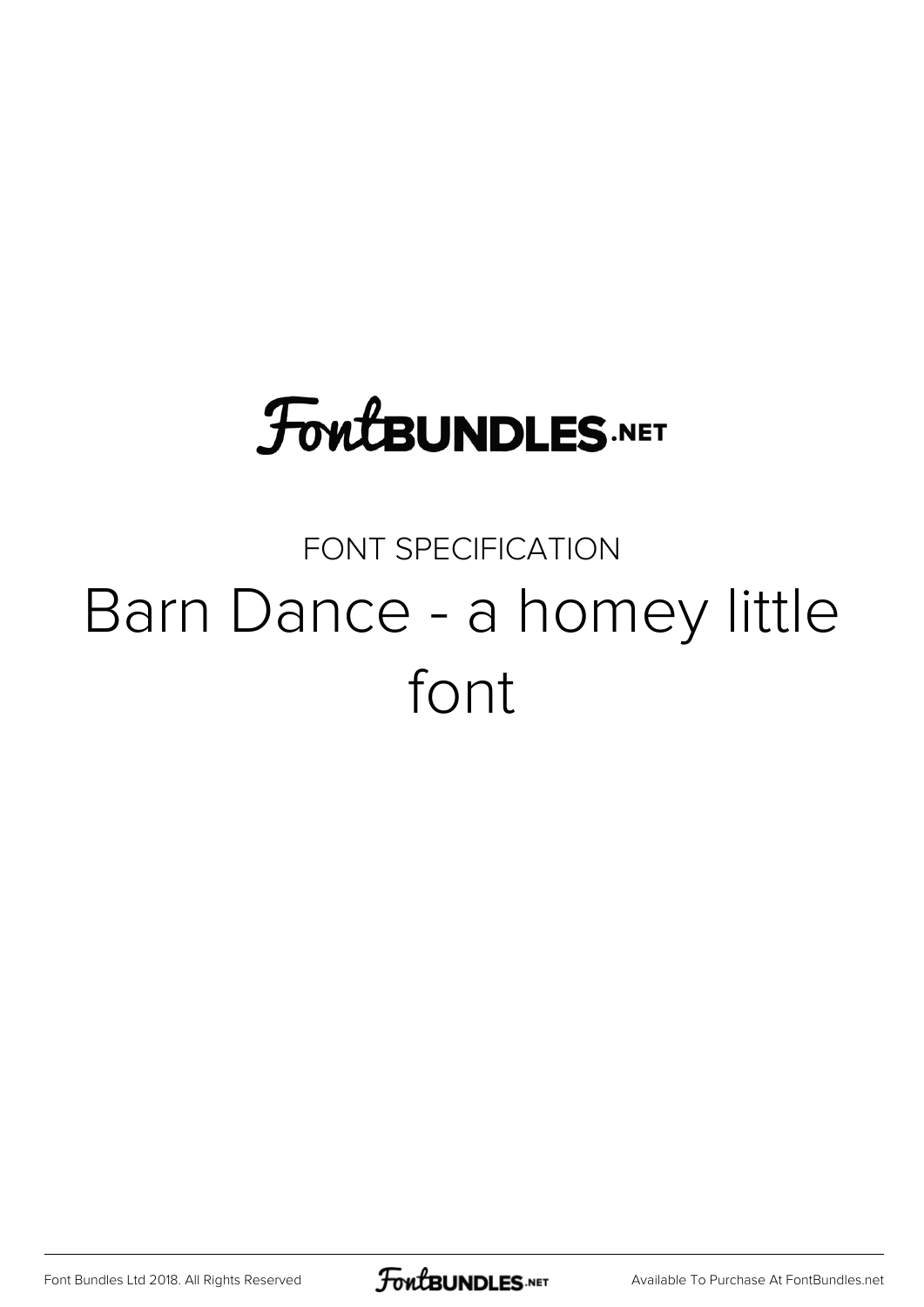#### Barn Dance Alternates - Regular

**Uppercase Characters** 

### ABCDEFGHIJKLMNOPQRSTU **VWXYZ**

Lowercase Characters

### abcdefghijklmnoparstuvw Xyz

**Numbers** 

### 0123456789

Punctuation and Symbols

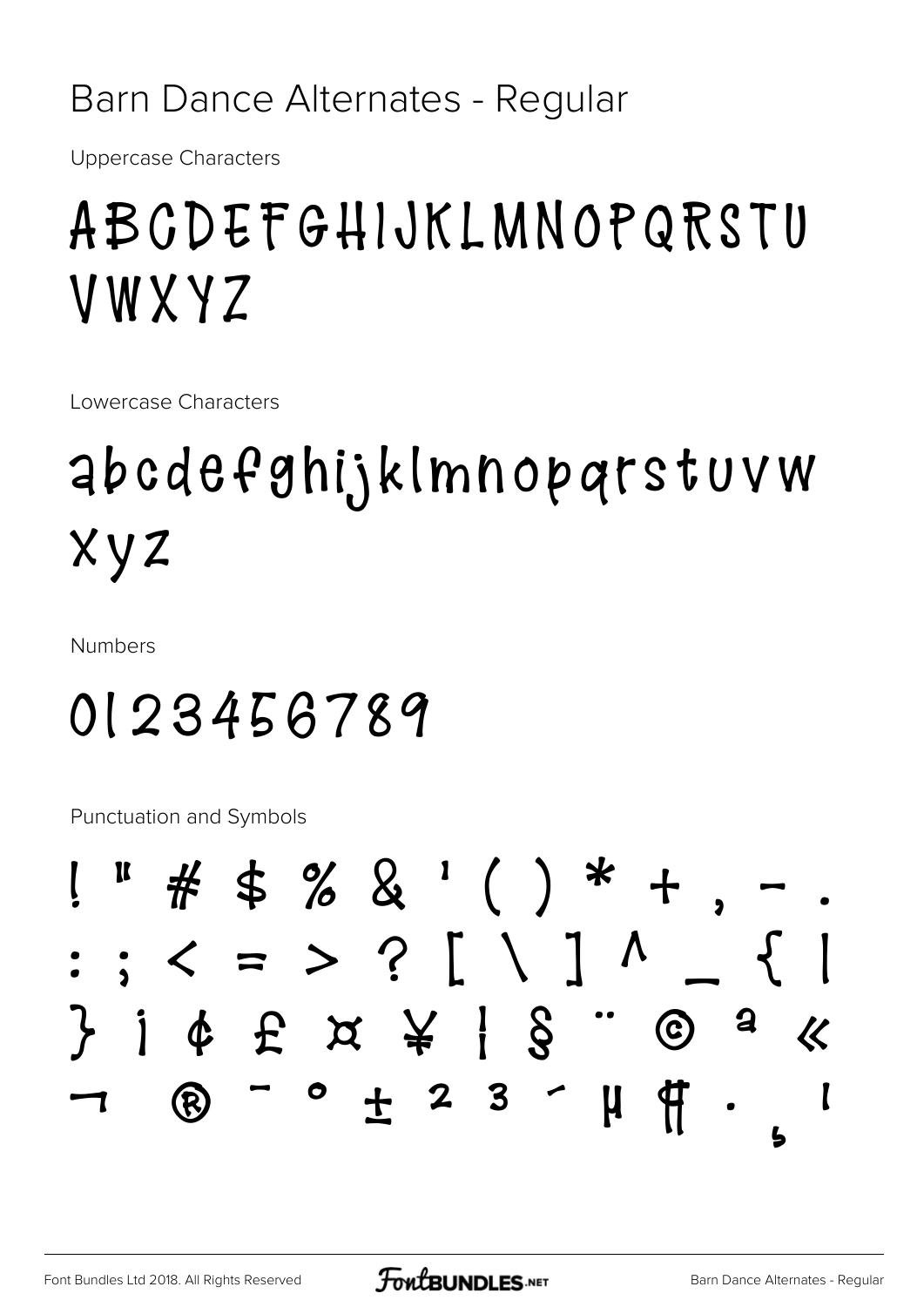## $\frac{1}{4}$   $\frac{1}{2}$   $\frac{3}{4}$ All Other Glyphs À Á Â Ã Ä Å Æ Ç È É Ê Ë Ì Í Î Ï Ð Ñ

|  |  |  | $\tilde{O}$ $\tilde{O}$ $\tilde{O}$ $\tilde{O}$ $\times$ $\emptyset$ $\tilde{U}$ $\tilde{U}$ |  |
|--|--|--|----------------------------------------------------------------------------------------------|--|
|  |  |  | $\hat{U}$ $\hat{U}$ $\hat{Y}$ $\hat{P}$ $\hat{B}$ $\hat{a}$ $\hat{a}$ $\hat{a}$ $\hat{a}$    |  |

## ä å æ ç è é ê ë ì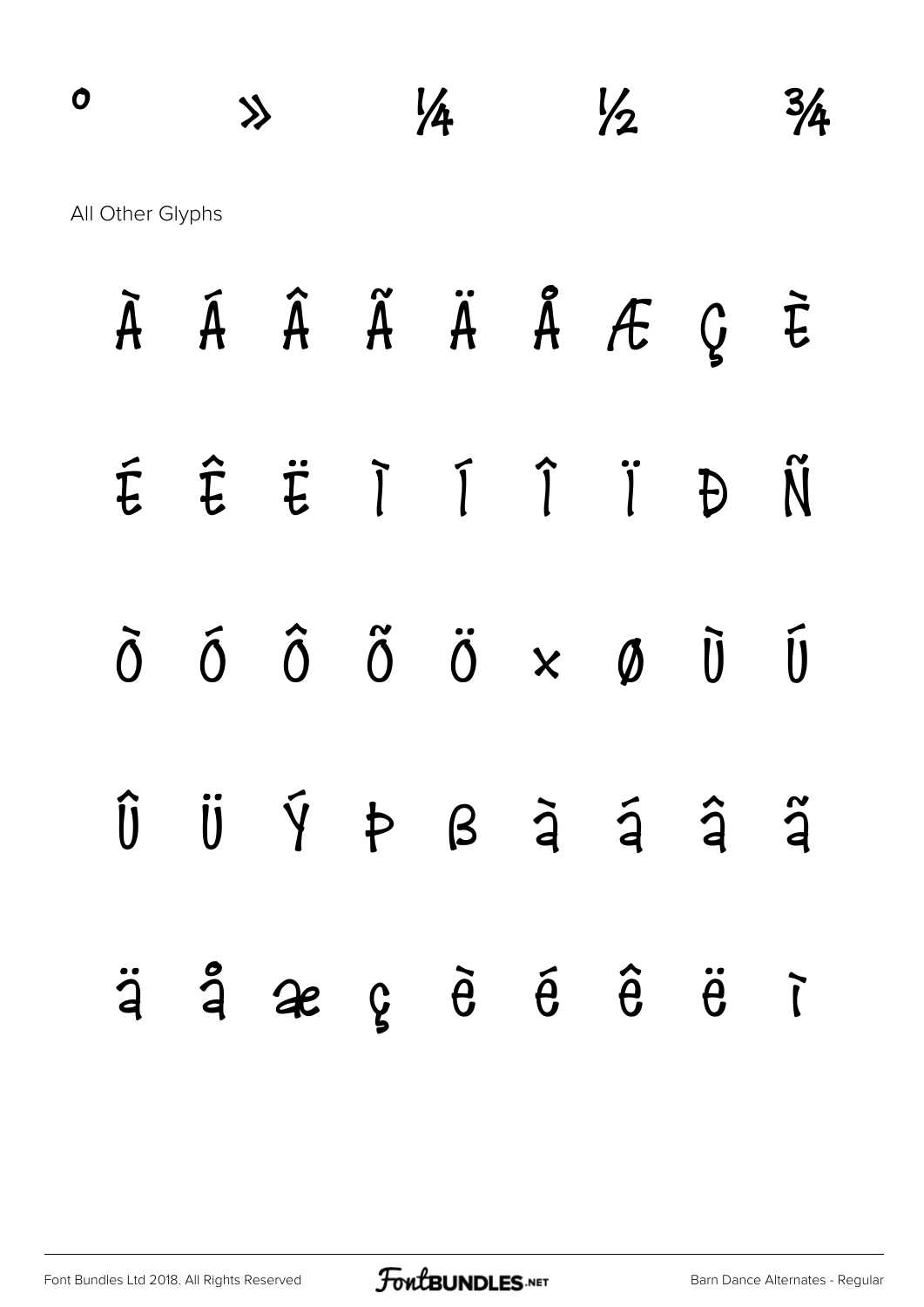|  | i î i d ñ o ó ô ő                                                                                                                           |  |  |  |
|--|---------------------------------------------------------------------------------------------------------------------------------------------|--|--|--|
|  | $\ddot{o}$ $\div$ $\phi$ $\ddot{o}$ $\ddot{o}$ $\ddot{o}$ $\ddot{o}$ $\ddot{o}$ $\ddot{o}$ $\ddot{o}$ $\phi$                                |  |  |  |
|  | ÿĀā Ă ă Ą ą Ć ć                                                                                                                             |  |  |  |
|  | $\hat{G}$ $\hat{\sigma}$ $\hat{G}$ $\hat{\sigma}$ $\hat{\sigma}$ $\hat{\sigma}$ $\hat{\sigma}$ $\hat{\sigma}$ $\hat{\sigma}$ $\hat{\sigma}$ |  |  |  |
|  | d Ē ē Ě ě Ė ė Ę ę                                                                                                                           |  |  |  |
|  | $\check{E}$ $\check{\theta}$ $\hat{\theta}$ $\check{\theta}$ $\check{\theta}$ $\check{\theta}$ $\check{\theta}$ $\check{\theta}$            |  |  |  |
|  | $\acute{g}$ $\hat{H}$ $\hat{h}$ $\hat{H}$ $\hat{n}$ $\hat{l}$ $\hat{\tau}$ $\overline{\tau}$                                                |  |  |  |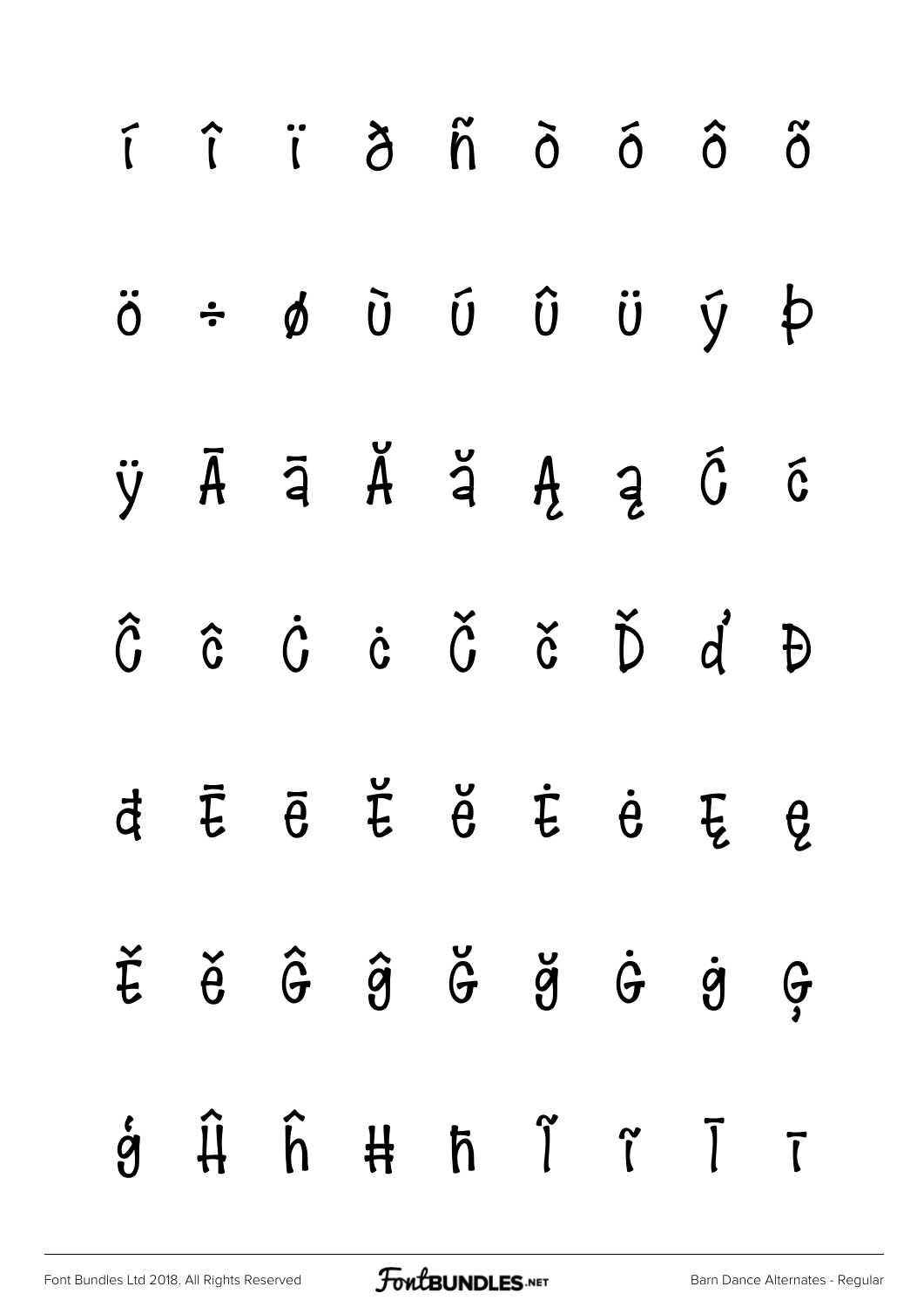|  |  |  | I I L L I I J J K                                                                                                                                                                                                                                                                                                                                                                    |  |
|--|--|--|--------------------------------------------------------------------------------------------------------------------------------------------------------------------------------------------------------------------------------------------------------------------------------------------------------------------------------------------------------------------------------------|--|
|  |  |  | ķk ĺ ĺ Ļļ ľ ľ Ŀ                                                                                                                                                                                                                                                                                                                                                                      |  |
|  |  |  | $l$ $\pm$ $l$ $\tilde{N}$ $\tilde{n}$ $\tilde{N}$ $\tilde{n}$ $\tilde{N}$ $\tilde{n}$                                                                                                                                                                                                                                                                                                |  |
|  |  |  | $\overline{0}$ $\overline{0}$ $\overline{0}$ $\overline{0}$ $\overline{0}$ $\overline{0}$ $\overline{0}$ $\overline{0}$ $\overline{0}$ $\overline{0}$ $\overline{0}$ $\overline{0}$ $\overline{0}$ $\overline{0}$ $\overline{0}$ $\overline{0}$ $\overline{0}$ $\overline{0}$ $\overline{0}$ $\overline{0}$ $\overline{0}$ $\overline{0}$ $\overline{0}$ $\overline{0}$ $\overline{$ |  |
|  |  |  | FRȚŘŤŠŚŜŜ                                                                                                                                                                                                                                                                                                                                                                            |  |
|  |  |  | $\zeta$ $\zeta$ $\zeta$ $\zeta$ $\zeta$ $\zeta$ $\zeta$                                                                                                                                                                                                                                                                                                                              |  |
|  |  |  | $\begin{array}{ccccccccccccc}\n\ddot{t} & \ddot{0} & \ddot{0} & \ddot{0} & \ddot{0} & \ddot{0} & \ddot{0} & \ddot{0} & \ddot{0}\n\end{array}$                                                                                                                                                                                                                                        |  |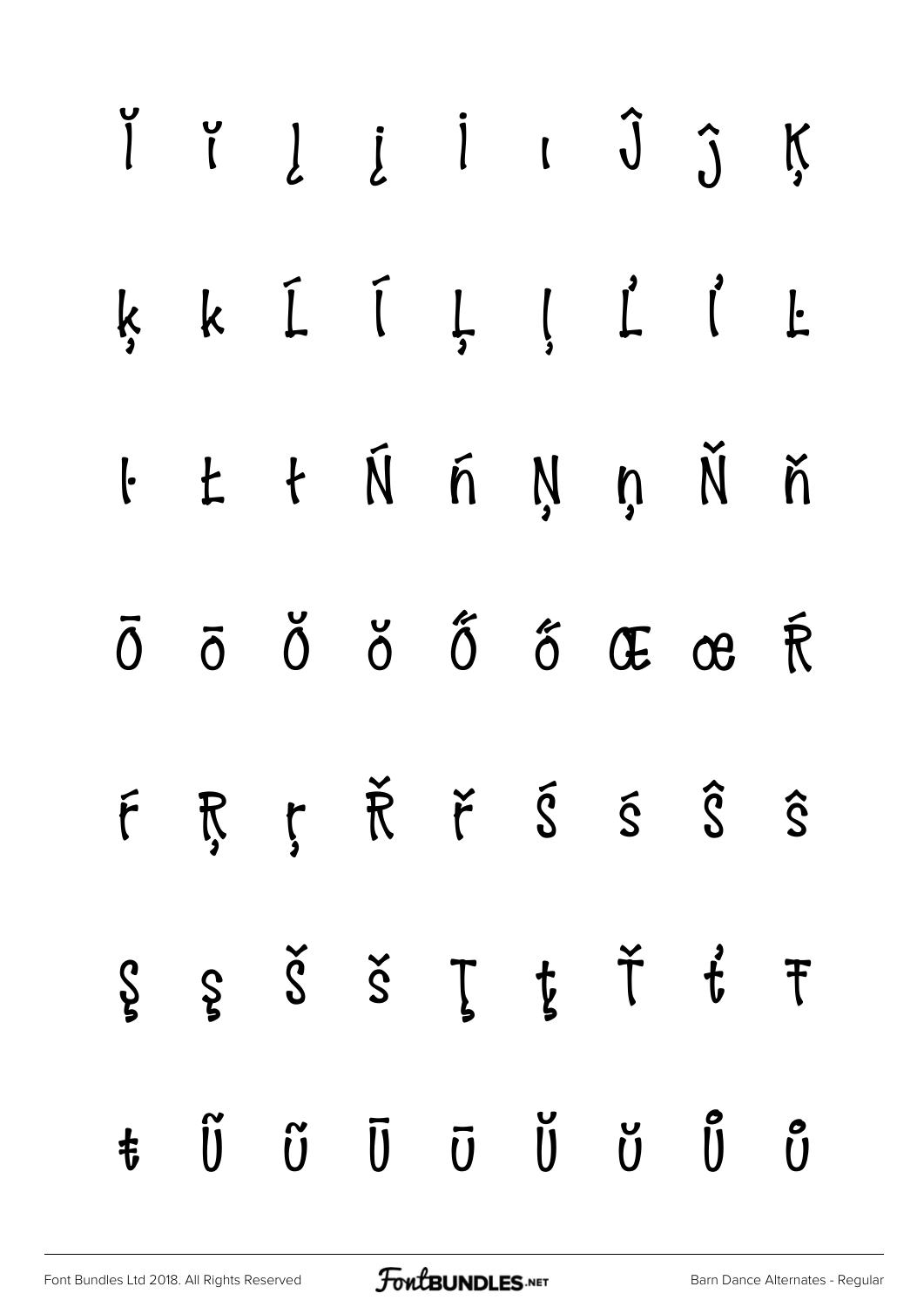|  |  |  | Ű Ű Ų Ų Ŵ Ŵ Ŷ ŷ Ÿ                                                                                                                                                                                                                                                                                                                                                                            |  |
|--|--|--|----------------------------------------------------------------------------------------------------------------------------------------------------------------------------------------------------------------------------------------------------------------------------------------------------------------------------------------------------------------------------------------------|--|
|  |  |  | ŹŹŻŽŽŽĂŽĨ                                                                                                                                                                                                                                                                                                                                                                                    |  |
|  |  |  | ř Ŏ Ŏ Ŭ Ŭ Æ Æ Ğ ğ                                                                                                                                                                                                                                                                                                                                                                            |  |
|  |  |  | K K Q Q Q Q J G J                                                                                                                                                                                                                                                                                                                                                                            |  |
|  |  |  | N nī ÆæÕÕÃ À à Â                                                                                                                                                                                                                                                                                                                                                                             |  |
|  |  |  | $\begin{array}{ccccccccccccc} \hat{a} & \hat{c} & \hat{d} & \hat{c} & \hat{e} & \hat{d} & \hat{d} & \hat{c} & \hat{c} & \hat{d} & \hat{c} & \hat{c} & \hat{c} & \hat{d} & \hat{c} & \hat{c} & \hat{c} & \hat{c} & \hat{c} & \hat{c} & \hat{c} & \hat{c} & \hat{c} & \hat{c} & \hat{c} & \hat{c} & \hat{c} & \hat{c} & \hat{c} & \hat{c} & \hat{c} & \hat{c} & \hat{c} & \hat{c} & \hat{c} &$ |  |
|  |  |  | Ö Ö Ö Ö Ö Ö Ö Ö                                                                                                                                                                                                                                                                                                                                                                              |  |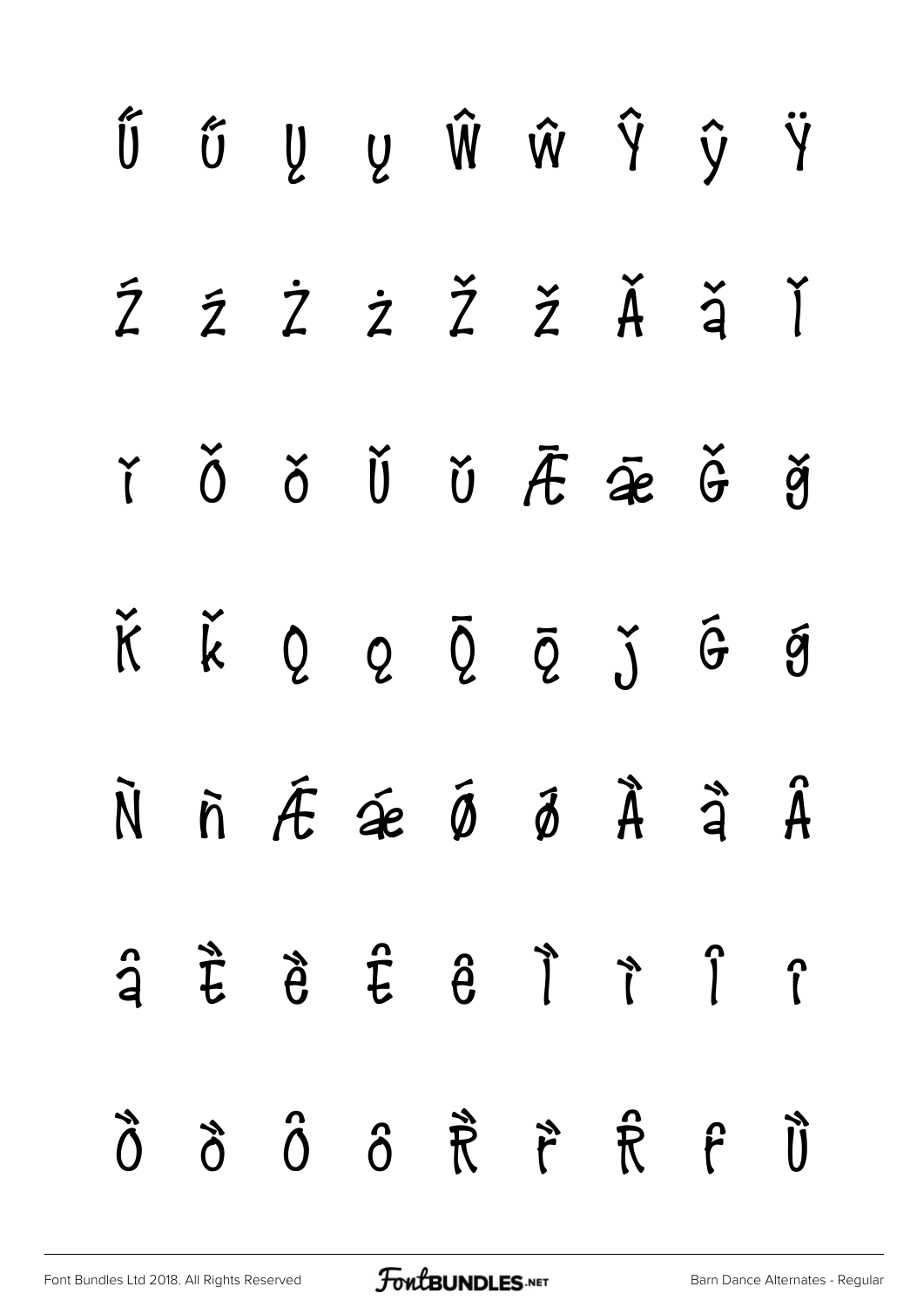|  |  |  | Ù Û Û Ş Ş Ţ ţ H ȟ                                                                                                                                             |  |
|--|--|--|---------------------------------------------------------------------------------------------------------------------------------------------------------------|--|
|  |  |  | A à Eୂe O O Y Y J                                                                                                                                             |  |
|  |  |  |                                                                                                                                                               |  |
|  |  |  |                                                                                                                                                               |  |
|  |  |  |                                                                                                                                                               |  |
|  |  |  | $\begin{array}{ccccccccccccccccc} \cdot & \cdot & \cdot & \cdot & \cdot & \cdot & \cdot & \cdot & \cdot & A & B & \Gamma \end{array}$                         |  |
|  |  |  | $\begin{array}{ccccccccccccccccccccc} \Delta & \mathsf{E} & \mathsf{Z} & \mathsf{H} & \Theta & \mathsf{I} & \mathsf{K} & \mathsf{N} & \mathsf{M} \end{array}$ |  |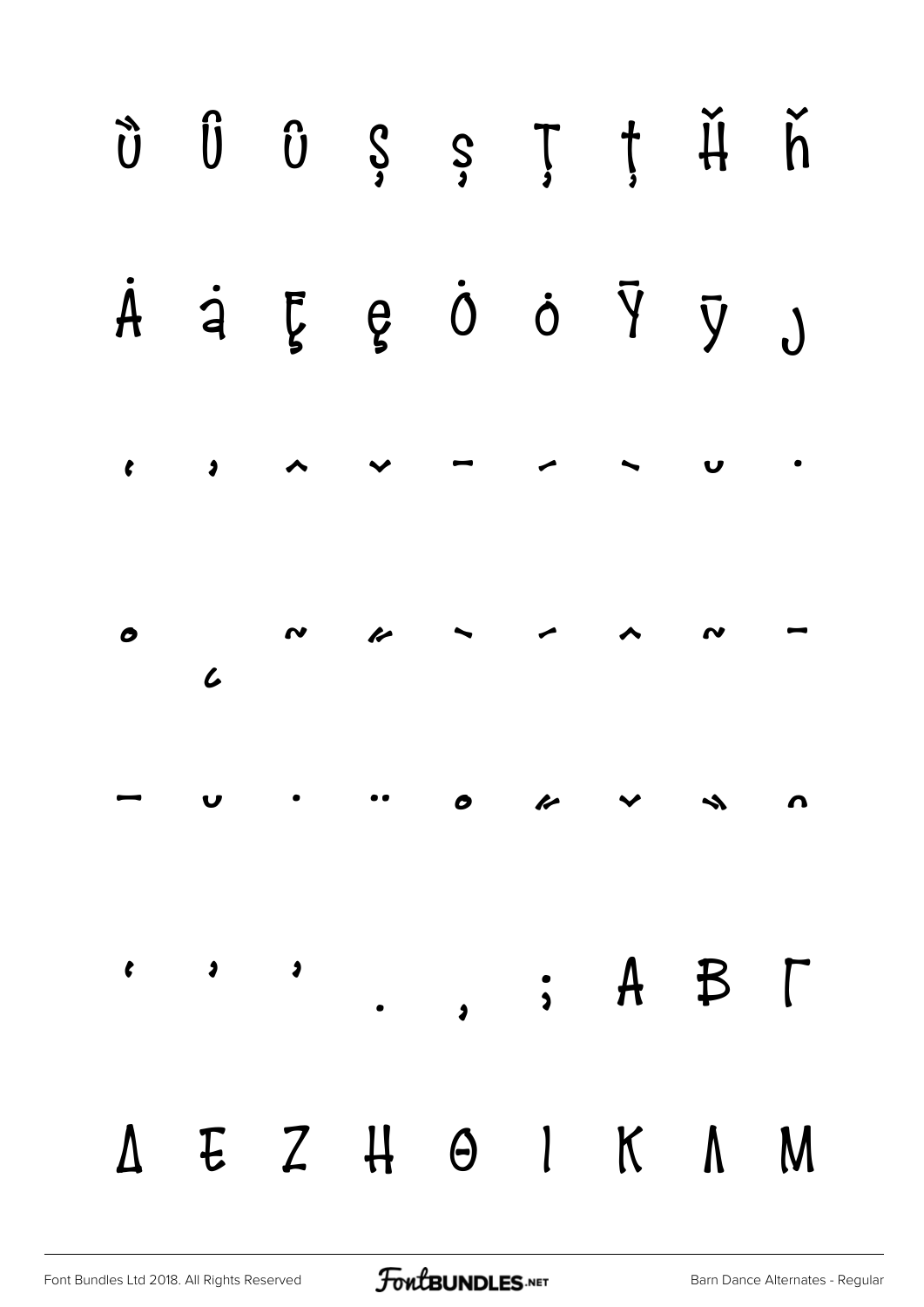|  |  |  | $N \equiv 0$ $T$ $P$ $\Sigma$ $T$ $Y$ $\Phi$                                                                                               |  |
|--|--|--|--------------------------------------------------------------------------------------------------------------------------------------------|--|
|  |  |  | $X \quad \psi \quad \Omega \quad \dot{B} \quad \dot{b} \quad \dot{\zeta} \quad \dot{\zeta} \quad \dot{D} \quad \dot{d}$                    |  |
|  |  |  | ğğ f f G g H h H                                                                                                                           |  |
|  |  |  | $\ddot{h}$ $\ddot{K}$ $\ddot{K}$ $\ddot{M}$ $\ddot{m}$ $\ddot{M}$ $\ddot{m}$ $\ddot{N}$ $\ddot{n}$                                         |  |
|  |  |  | $\begin{array}{ccccc}\tilde{P} & \tilde{P} & \tilde{P} & \tilde{P} & \tilde{R} & \tilde{C} & \tilde{S} & \tilde{S} & \tilde{T}\end{array}$ |  |
|  |  |  | $\ddot{W} \quad \ddot{W} \quad \ddot{W} \quad \ddot{W} \quad \ddot{W} \quad \ddot{V} \quad \ddot{V} \quad \ddot{V}$                        |  |
|  |  |  | V W X X X X Y Y Z                                                                                                                          |  |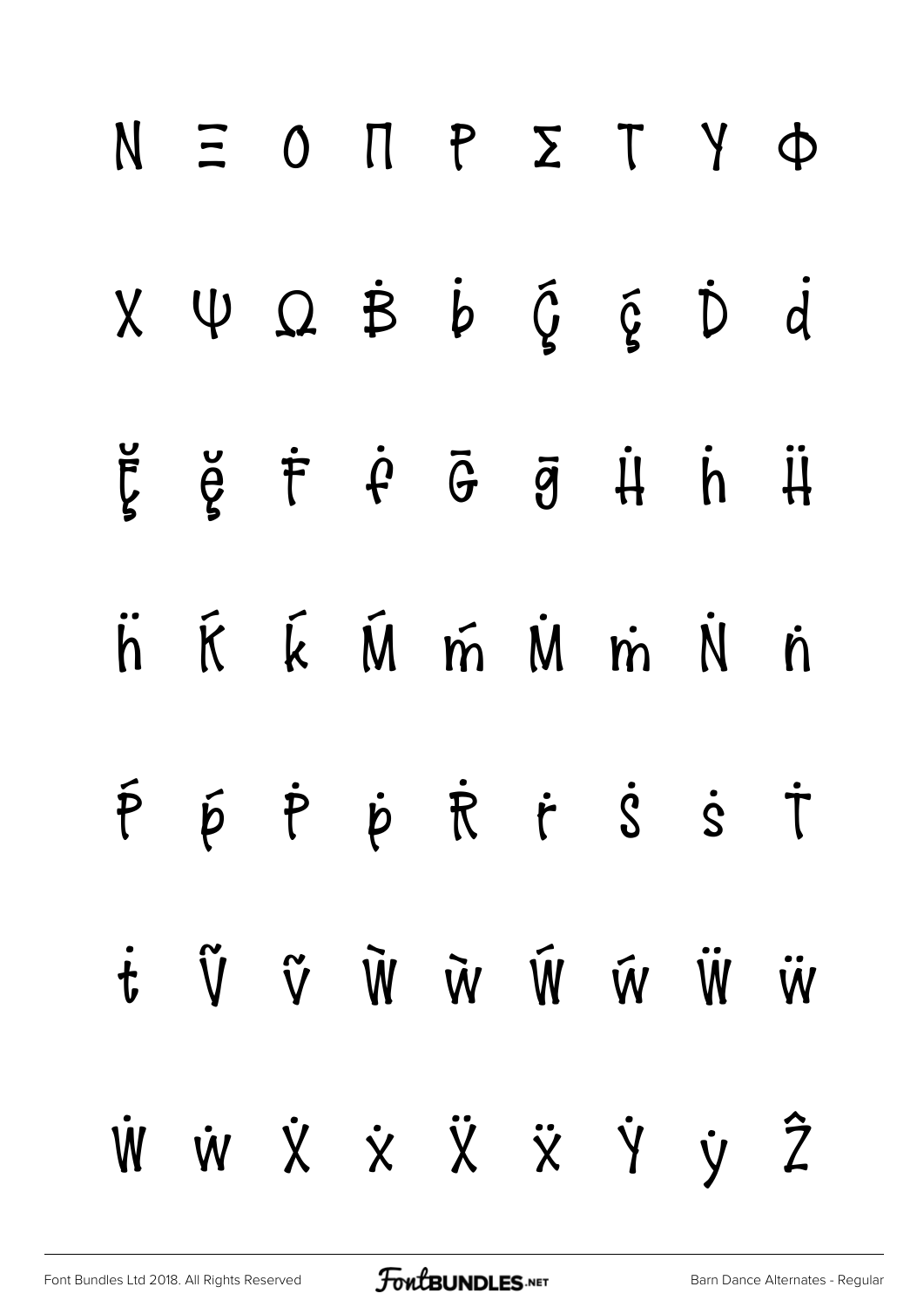

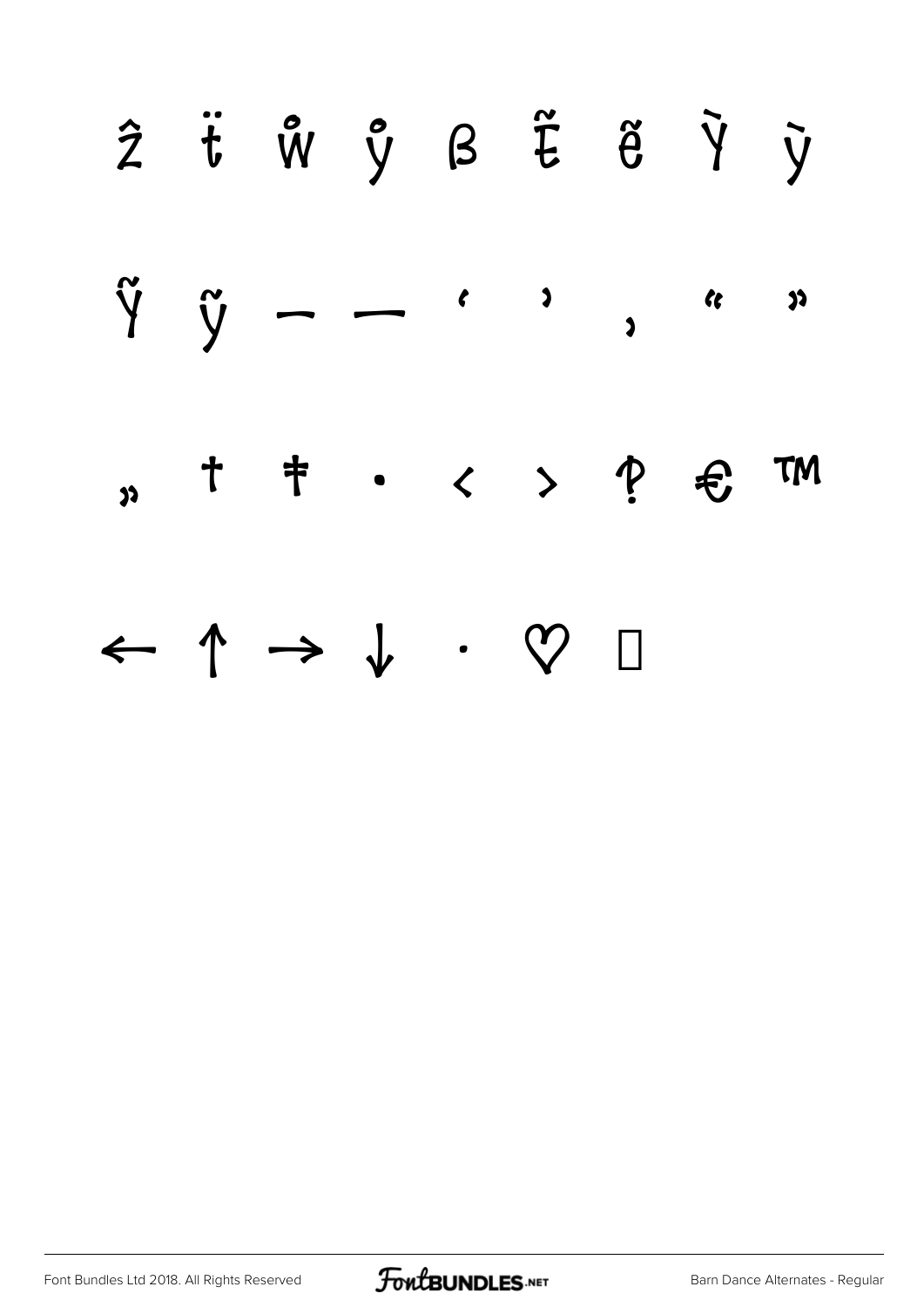#### Barn Dance - Regular

**Uppercase Characters** 

### ABCDEFGHIJKLMNOPQRSTUVW XYZ

Lowercase Characters

### abcdefghijklmnoparstuvw Xyz

**Numbers** 

### 0123456789

Punctuation and Symbols

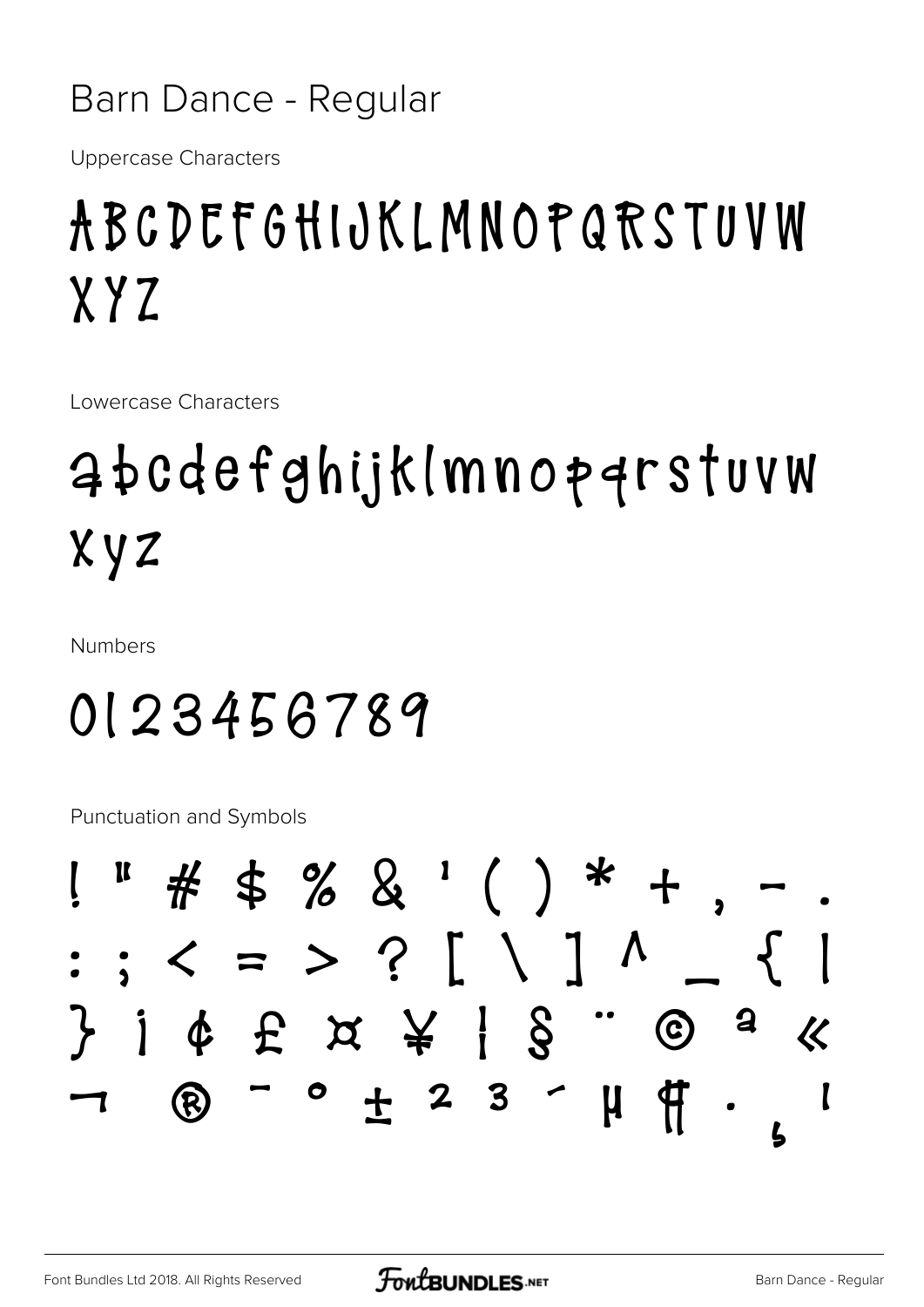# $\frac{1}{4}$   $\frac{1}{2}$   $\frac{3}{4}$ All Other Glyphs À Á Â Ã Ä Å Æ Ç È É Ê Ë Ì Í Î Ï Ð Ñ Ò Ó Ô Õ Ö × Ø Ù Ú

 $\hat{U}$   $\hat{U}$   $\hat{Y}$   $\uparrow$   $\beta$   $\hat{a}$   $\hat{a}$   $\hat{a}$   $\hat{a}$   $\hat{a}$ ä å æ ç è é ê ë ì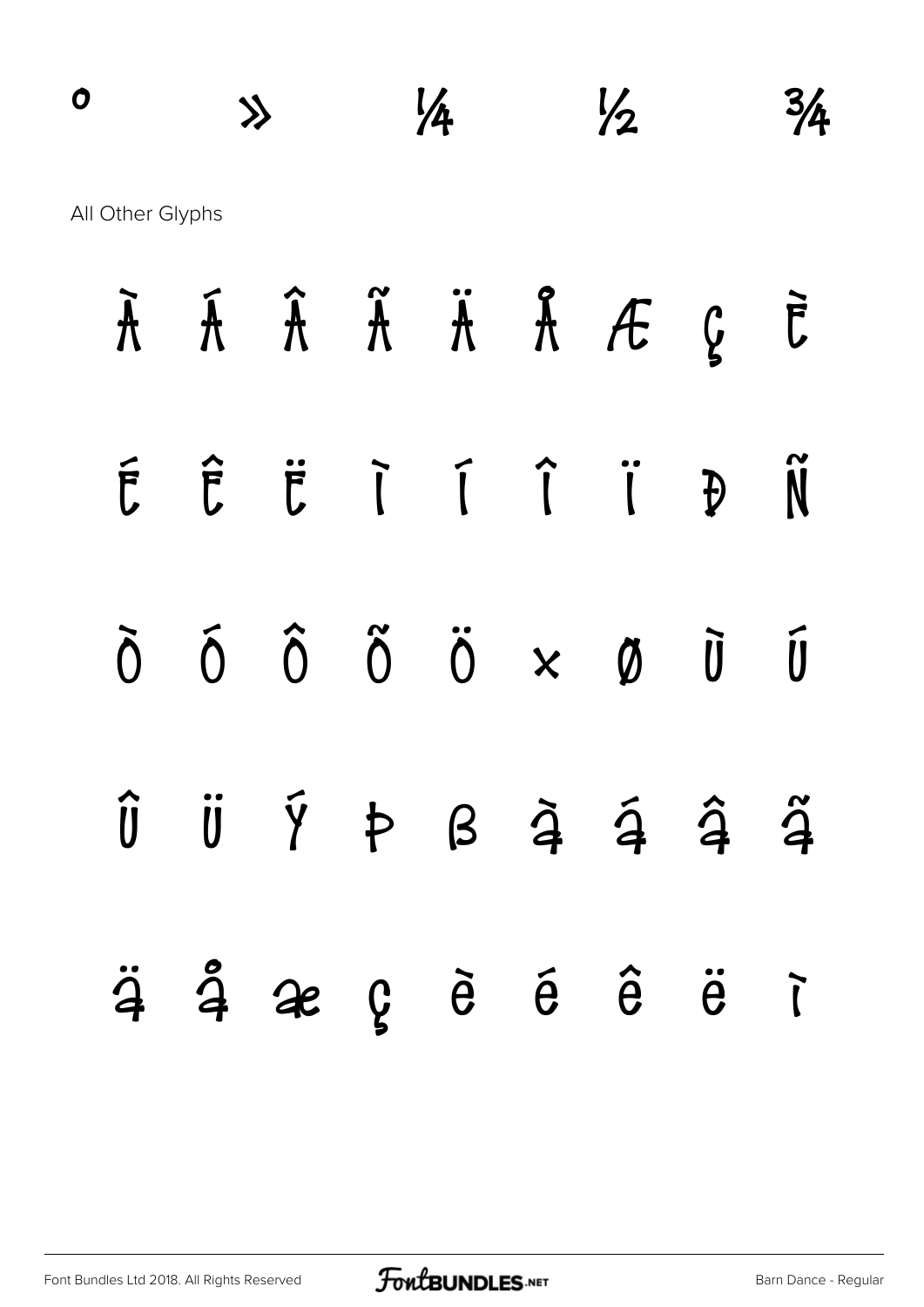|  | i î ï ð ñ ō ó ô ő                                                                                                                                                                                                                                                                                                                                                                                                                               |  |  |  |
|--|-------------------------------------------------------------------------------------------------------------------------------------------------------------------------------------------------------------------------------------------------------------------------------------------------------------------------------------------------------------------------------------------------------------------------------------------------|--|--|--|
|  | $\ddot{o}$ $\div$ $\phi$ $\ddot{u}$ $\ddot{u}$ $\ddot{u}$ $\ddot{u}$ $\ddot{y}$ $\phi$                                                                                                                                                                                                                                                                                                                                                          |  |  |  |
|  | $\ddot{y}$ $\ddot{A}$ $\ddot{A}$ $\ddot{A}$ $\ddot{A}$ $\ddot{A}$ $\ddot{A}$ $\ddot{B}$ $\ddot{C}$ $\ddot{C}$                                                                                                                                                                                                                                                                                                                                   |  |  |  |
|  | $\begin{array}{ccccccccccccc}\hat{\mathbf{U}}&\hat{\mathbf{U}}&\hat{\mathbf{U}}&\hat{\mathbf{U}}&\hat{\mathbf{U}}&\hat{\mathbf{U}}&\hat{\mathbf{U}}&\hat{\mathbf{U}}&\hat{\mathbf{U}}&\hat{\mathbf{U}}&\hat{\mathbf{U}}&\hat{\mathbf{U}}&\hat{\mathbf{U}}&\hat{\mathbf{U}}&\hat{\mathbf{U}}&\hat{\mathbf{U}}&\hat{\mathbf{U}}&\hat{\mathbf{U}}&\hat{\mathbf{U}}&\hat{\mathbf{U}}&\hat{\mathbf{U}}&\hat{\mathbf{U}}&\hat{\mathbf{U}}&\hat{\math$ |  |  |  |
|  | d Ē ē Ĕ ĕ Ė ė Ę ę                                                                                                                                                                                                                                                                                                                                                                                                                               |  |  |  |
|  | $\check{E} \quad \check{e} \quad \hat{G} \quad \hat{g} \quad \check{G} \quad \check{g} \quad \check{g} \quad \dot{g} \quad \check{g}$                                                                                                                                                                                                                                                                                                           |  |  |  |
|  | $\dot{g}$ $\hat{H}$ $\hat{h}$ $\hat{H}$ $\hat{h}$ $\hat{I}$ $\hat{I}$ $\hat{I}$                                                                                                                                                                                                                                                                                                                                                                 |  |  |  |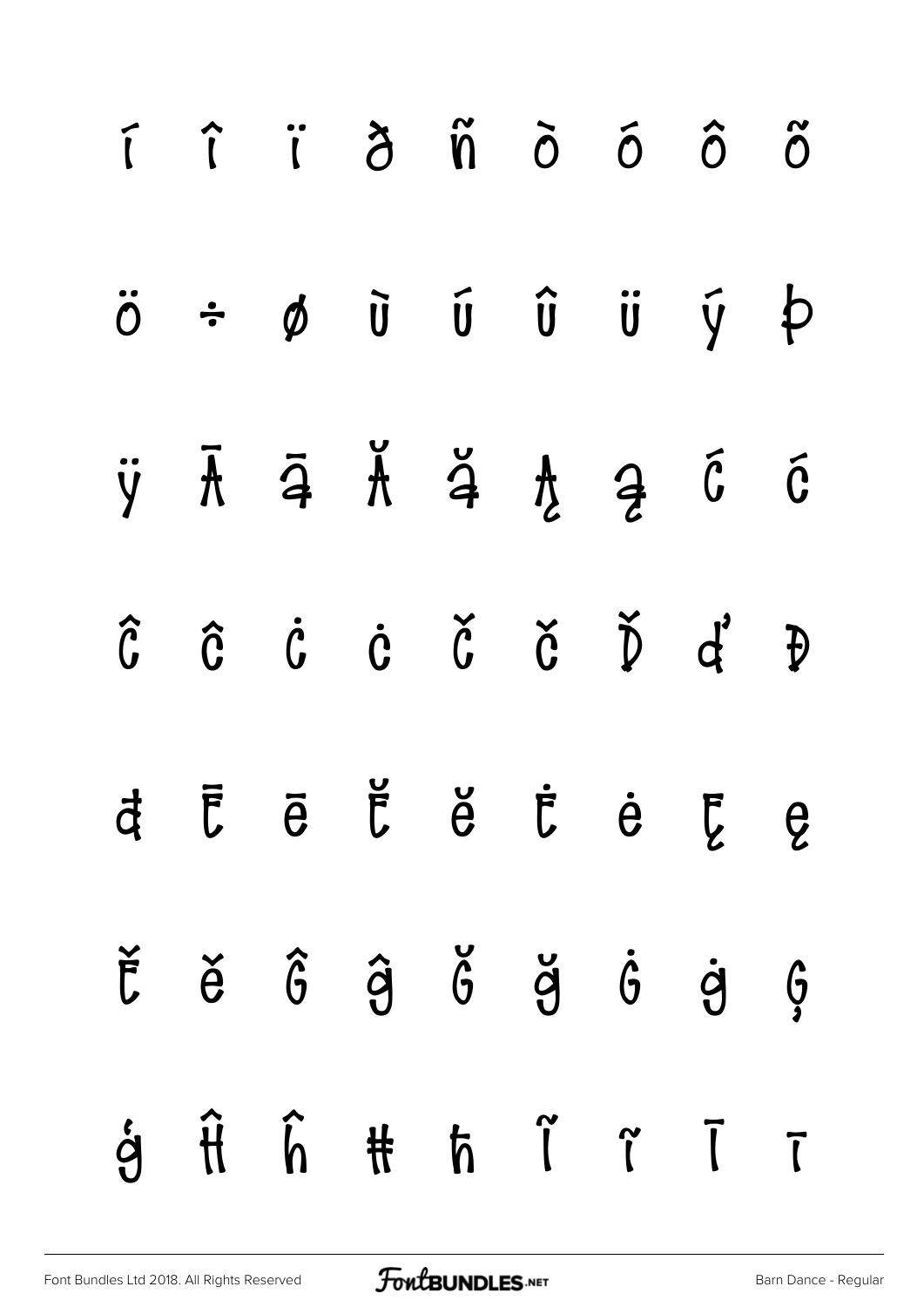|            |  |  |  | ķk [[[, j'] [                                                                                                                                                                                                                         |  |
|------------|--|--|--|---------------------------------------------------------------------------------------------------------------------------------------------------------------------------------------------------------------------------------------|--|
|            |  |  |  | $l$ $t$ $t$ $\tilde{N}$ $\tilde{n}$ $\tilde{N}$ $\tilde{N}$ $\tilde{n}$                                                                                                                                                               |  |
|            |  |  |  | $\overline{0}$ $\overline{0}$ $\overline{0}$ $\overline{0}$ $\overline{0}$ $\overline{0}$ $\overline{0}$ $\overline{0}$ $\overline{0}$ $\overline{0}$ $\overline{0}$ $\overline{0}$ $\overline{0}$ $\overline{0}$ $\overline{0}$      |  |
|            |  |  |  | F ŖŗŘřŠŠŜŜ                                                                                                                                                                                                                            |  |
|            |  |  |  | $\zeta$ $\xi$ $\zeta$ $\xi$ $\zeta$ $\dagger$ $\dagger$ $\xi$                                                                                                                                                                         |  |
| $\ddagger$ |  |  |  | $\begin{array}{ccc} \widetilde{\mathsf{U}} & \widetilde{\mathsf{U}} & \overline{\mathsf{U}} & \widetilde{\mathsf{U}} & \widetilde{\mathsf{U}} & \widetilde{\mathsf{U}} & \widetilde{\mathsf{U}} & \widetilde{\mathsf{U}} \end{array}$ |  |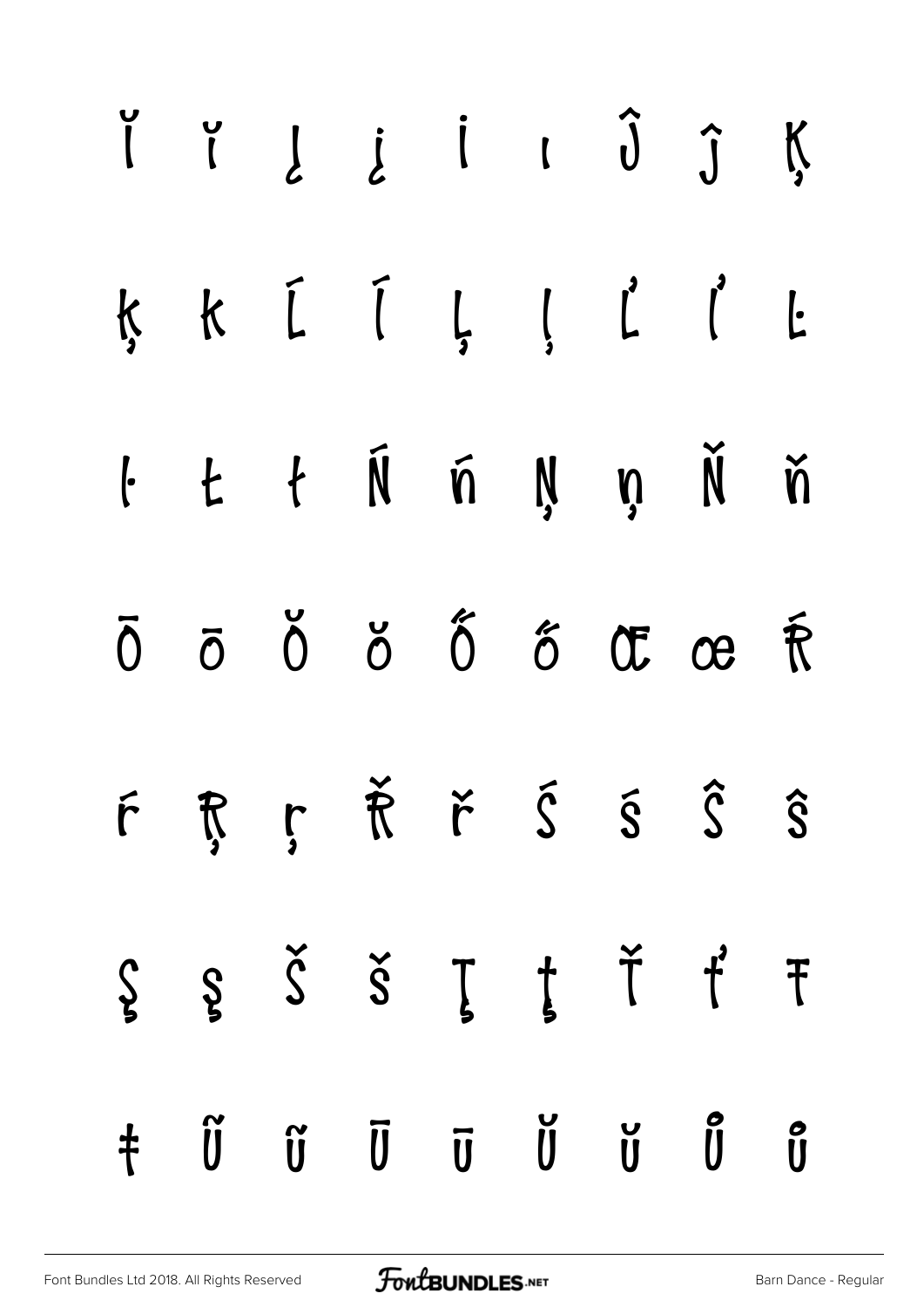|  |                                                                                                                                                 | $\tilde{U} \quad \tilde{U} \quad \tilde{U} \quad \psi \quad \hat{W} \quad \hat{W} \quad \tilde{Y} \quad \tilde{Y}$ |  |  |
|--|-------------------------------------------------------------------------------------------------------------------------------------------------|--------------------------------------------------------------------------------------------------------------------|--|--|
|  | ŹŹŻŽŽŽĂŠĬ                                                                                                                                       |                                                                                                                    |  |  |
|  | ř Ŏ ŏ Ŭ Ŭ Æ æ Ğ ğ                                                                                                                               |                                                                                                                    |  |  |
|  | K K Q Q Q Q J G J                                                                                                                               |                                                                                                                    |  |  |
|  | $\tilde{N}$ $\tilde{n}$ $\tilde{A}$ $\tilde{a}$ $\tilde{b}$ $\tilde{d}$ $\tilde{A}$ $\tilde{a}$ $\tilde{A}$                                     |                                                                                                                    |  |  |
|  | $\hat{a}$ $\hat{b}$ $\hat{c}$ $\hat{c}$ $\hat{d}$ $\hat{c}$ $\hat{d}$ $\hat{c}$                                                                 |                                                                                                                    |  |  |
|  | $\ddot{\theta}$ $\ddot{\theta}$ $\ddot{\theta}$ $\ddot{\theta}$ $\ddot{\theta}$ $\ddot{\theta}$ $\ddot{\theta}$ $\ddot{\theta}$ $\ddot{\theta}$ |                                                                                                                    |  |  |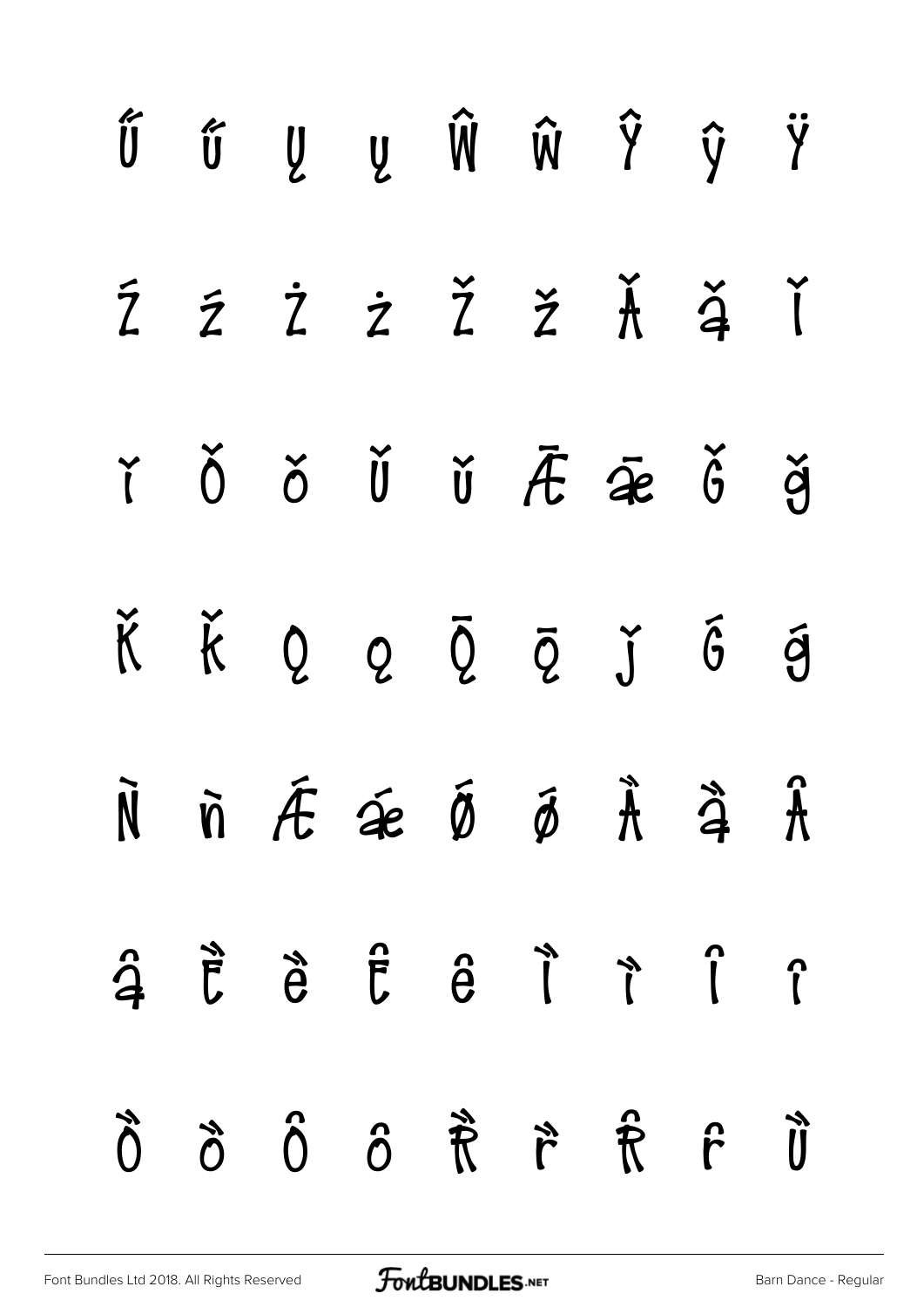| vi vi s s ŗ ţ ií h                                                                                                                                                                                                                                                                                                                                                                                                                                                           |  |  |  |  |
|------------------------------------------------------------------------------------------------------------------------------------------------------------------------------------------------------------------------------------------------------------------------------------------------------------------------------------------------------------------------------------------------------------------------------------------------------------------------------|--|--|--|--|
| A & E e O O Y V J                                                                                                                                                                                                                                                                                                                                                                                                                                                            |  |  |  |  |
|                                                                                                                                                                                                                                                                                                                                                                                                                                                                              |  |  |  |  |
|                                                                                                                                                                                                                                                                                                                                                                                                                                                                              |  |  |  |  |
| $\begin{array}{ccccccccccccccccccccc} \multicolumn{4}{c }{\mathbf{-1}} & \multicolumn{4}{c }{\mathbf{0}} & \multicolumn{4}{c }{\mathbf{0}} & \multicolumn{4}{c }{\mathbf{0}} & \multicolumn{4}{c }{\mathbf{0}} & \multicolumn{4}{c }{\mathbf{0}} & \multicolumn{4}{c }{\mathbf{0}} & \multicolumn{4}{c }{\mathbf{0}} & \multicolumn{4}{c }{\mathbf{0}} & \multicolumn{4}{c }{\mathbf{0}} & \multicolumn{4}{c }{\mathbf{0}} & \multicolumn{4}{c }{\mathbf{0}} & \multicolumn$ |  |  |  |  |
| $\cdots$ , ; $\uparrow$ $\uparrow$                                                                                                                                                                                                                                                                                                                                                                                                                                           |  |  |  |  |
| A E Z H O I K A M                                                                                                                                                                                                                                                                                                                                                                                                                                                            |  |  |  |  |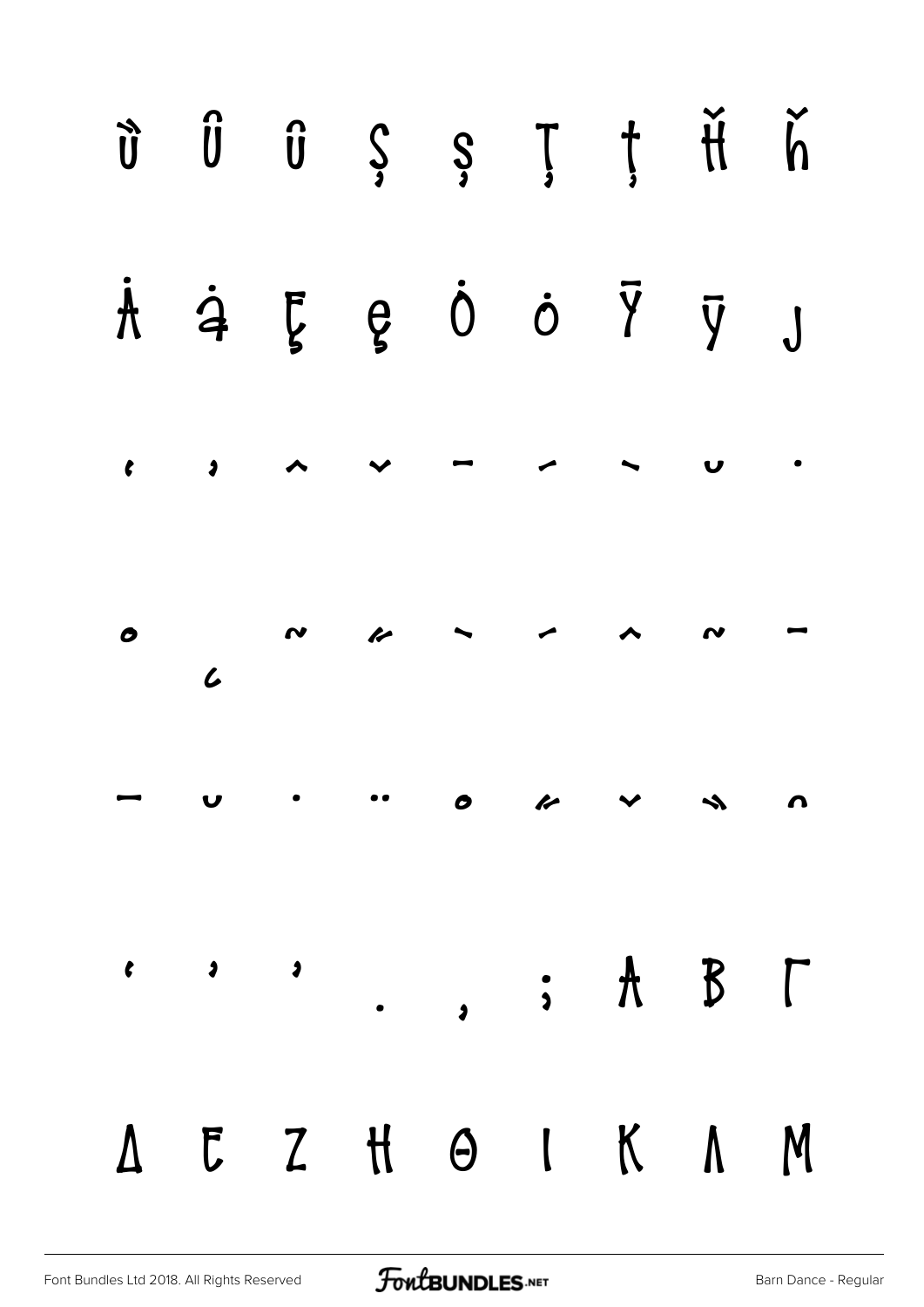|  |  | $N \equiv 0$ $N \equiv 7$ $Y \Phi$                                                                                                                                                                              |  |  |
|--|--|-----------------------------------------------------------------------------------------------------------------------------------------------------------------------------------------------------------------|--|--|
|  |  | $X \quad \psi \quad \Omega \quad \dot{B} \quad \dot{\phi} \quad \dot{\xi} \quad \dot{\xi} \quad \dot{\psi} \quad \dot{d}$                                                                                       |  |  |
|  |  | ğğf f 6 g ti h ti                                                                                                                                                                                               |  |  |
|  |  | $\ddot{h}$ $\ddot{K}$ $\ddot{K}$ $\ddot{M}$ $\ddot{m}$ $\ddot{M}$ $\ddot{m}$ $\ddot{N}$ $\ddot{n}$                                                                                                              |  |  |
|  |  | $\begin{array}{ccccc}\tilde{\mathsf{P}}&\tilde{\mathsf{P}}&\tilde{\mathsf{P}}&\tilde{\mathsf{P}}&\tilde{\mathsf{R}}&\tilde{\mathsf{R}}&\tilde{\mathsf{S}}&\tilde{\mathsf{S}}&\tilde{\mathsf{T}}&\\ \end{array}$ |  |  |
|  |  | + VVWWWWWW                                                                                                                                                                                                      |  |  |
|  |  | W W X X X X Y Y Z                                                                                                                                                                                               |  |  |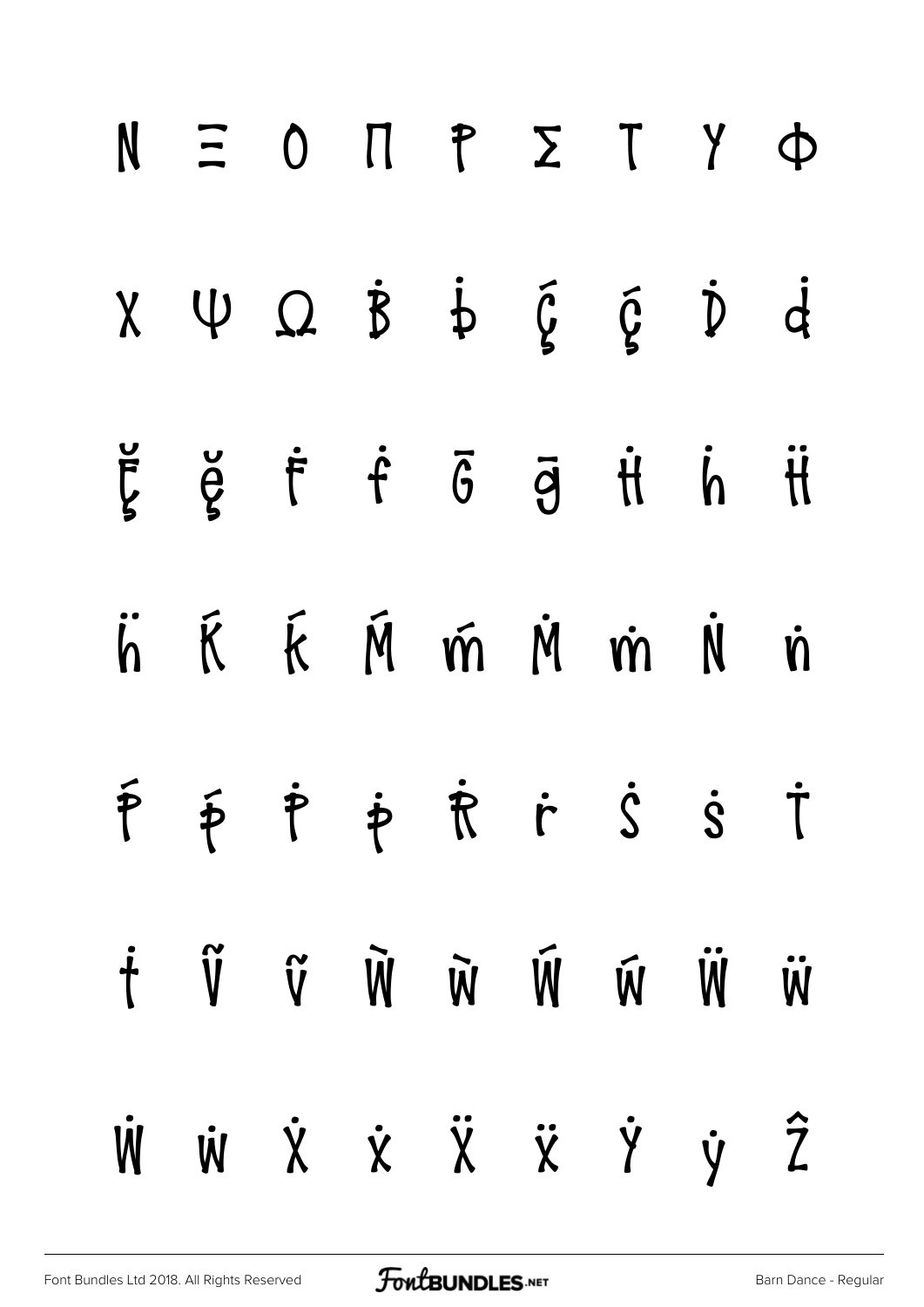